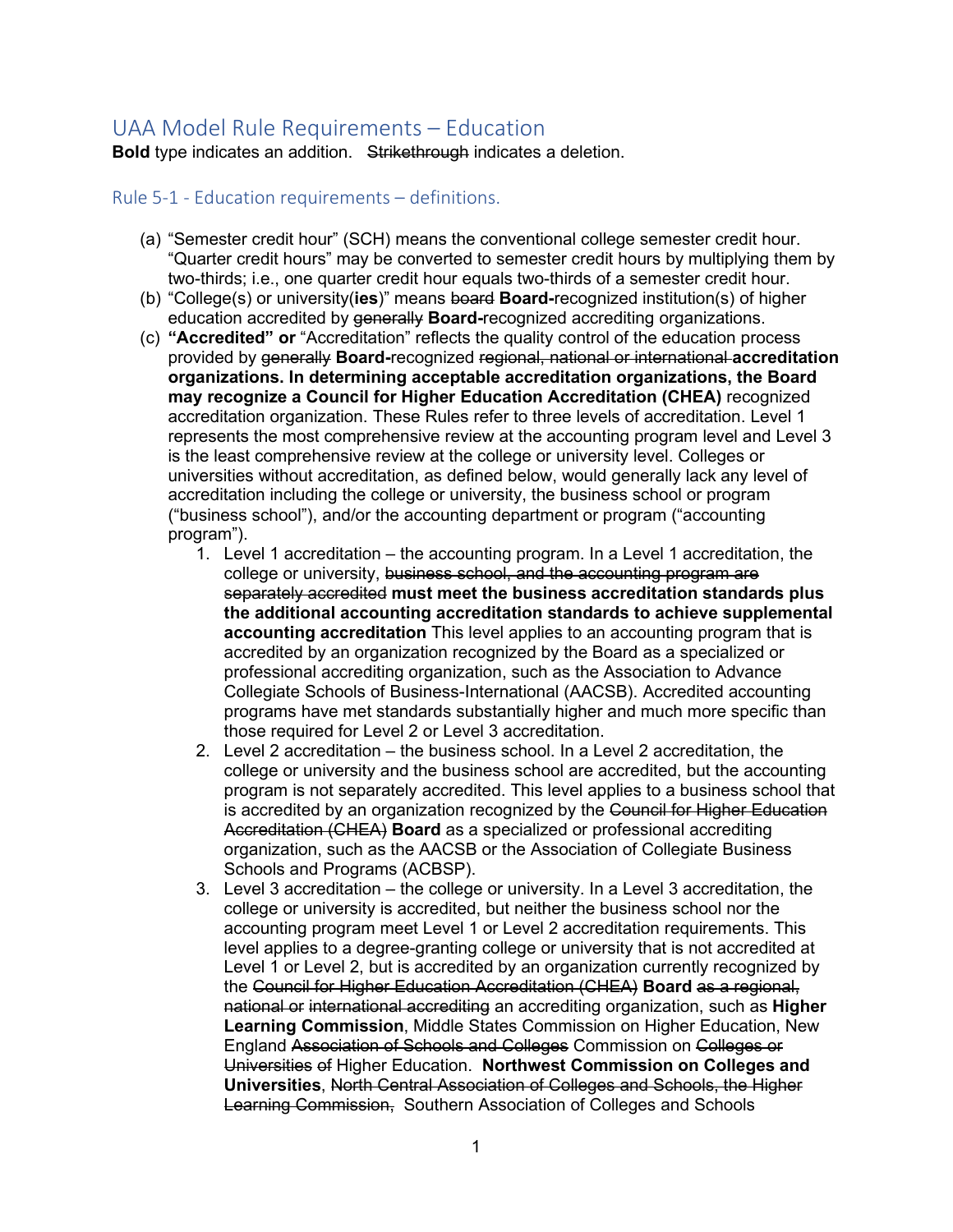Commission on Colleges, and WASC Senior College and University Commission.

- 4. College or university without accreditation an educational institution or entity that does not have an accreditation of either the college or university, business school, or accounting program; or a college or university accredited by organizations not recognized by the Board.
- (d) "Integration of subject matter" means a program of learning where certain subjects, which may be **standalone** discrete courses in some colleges or universities, are integrated or embedded within related courses. Colleges or universities that use an integrated approach to cover such multiple course subjects should provide evidence of the required coverage pursuant to Rule 5-2(d). Acceptance of integration of any subject matter requires Board approval.
- (e) "Ethics" means a program of learning that provides students with a framework of ethical reasoning, professional values and attitudes for exercising professional skepticism and other behavior that is in the best interest of the public and profession. At a minimum, an ethics program should provide a foundation for ethical reasoning and the core values of integrity, objectivity and independence.
- (f) "Internship" means faculty **pre-**approved and appropriately supervised short-term work experience, usually related to a student's major field of study, for which the student earns academic credit.
- (g) "Independent study" means academic work selected or designed by the student with the **pre-**approval of the appropriate department of a college or university under faculty supervision. This work typically occurs outside of the regular classroom structure.

## Rule 5-2 - Education requirements - determining compliance of the applicant's education.

- (a) These requirements are intended to provide a foundation in accounting and business course subjects. The program should:
	- 1. Develop the skills required to apply the knowledge attained (including skills in communications, **critical thinking**, research, judgment and analysis).
	- 2. Include and emphasize ethical behavior, **professional skepticism and judgment**, and professional responsibility.
	- 3. Provide the highest quality instruction in subjects that clearly contribute to the knowledge, skills and abilities necessary to meet the public's expectations of a CPA.
- (b) For purposes of Section 5(c) of the Uniform Accountancy Act, an applicant will be deemed to have met the education requirement(s) if the Board has determined the applicant has met the requirements of Rule 5-2(c) and Rule 5-2(d), together with appropriate consideration of Rule 5-2(a).
- (c) **While the Board can rely on the accreditation to assess the overall quality of the educational institutions, the Board will also review transcripts to ascertain appropriate accounting and business contents regardless of the level of accreditation**. Determining compliance of the applicant's education shall be accomplished through the Board's use of the following procedures:
	- 1. Reliance on accreditation, as defined in Rule 5-1(c), of the college or university, from which the candidate has obtained the necessary degree and hours as defined in Rule 5-2(d) for purposes of determining the acceptability of the degree and the amount of detailed review required for compliance with the accounting and business content. State **The** Boards may place significant reliance on the quality, content and delivery method of accounting and business courses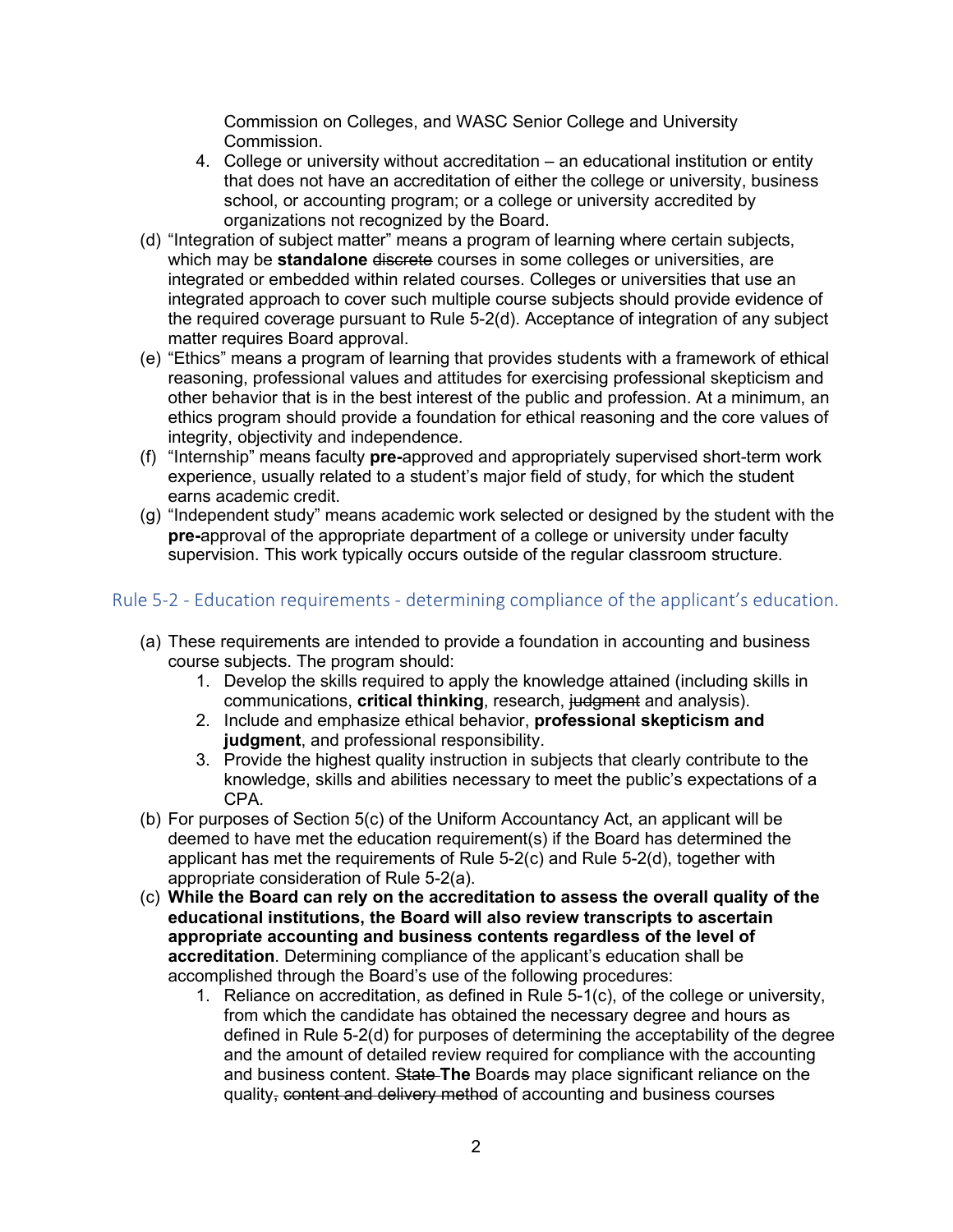included in accounting degrees from Level 1 colleges or universities, **however,** and as such, **the Board should complete a transcript review to ascertain appropriate coverage of accounting and business content in accordance with Rule 5-2(d).**transcripts from such colleges or universities would require minimal or no Board review. **The Board may place reliance on the quality of the business courses included in business degrees from** colleges or universities with Level 2 accreditation would require little or no Board review of transcripts in terms of business content, but , **however, the Board should complete a transcript review to ascertain appropriate coverage of accounting and business content in in accordance with Rule 5-2(d), including a more thorough review of** the accounting content would require more review than from Level 1 **colleges or universities**. Transcripts from a Level 3 college or university require more detailed review by the Board for compliance with the accounting and business content. Degrees from colleges or universities without accreditation or with accreditation by an organization not recognized by the Board would generally not be acceptable.

- 2. Reliance on other procedures and information where the degree and/or courses were obtained from a college or university(s) not meeting the accreditation requirements of Rule 5-2(c)(1). Accepting degrees or courses under Rule 5-2(d) should only be based on evidence of acceptable course content, instruction and quality as would be expected by accreditation and as approved by the Board.
- 3. Reliance on other procedures and information where the requirements of Rule 5- 2(d) are met by integration of subject matter. The requirements set forth in Rule 5-2(e) should be used to determine compliance.
- (d) An applicant shall be deemed to have satisfied the education requirements if the following conditions are met:
	- 1. Earned a graduate degree and/or a baccalaureate degree at a college or university that is accredited, as described in Rule 5-1(c);
	- 2. Earned **a minimum of six SCH at the undergraduate level or three SCH at the graduate level of principles or introductory accounting content** and a minimum of 24 SCH (or the equivalent quarter credit hours) of accounting courses **content** at the undergraduate or graduate level, excluding principles or introductory accounting courses, covering **requiring a minimum of three SCH in each of the subject-matter content areas listed in Rule 5-2(d)(2)i. through iv below, and a minimum of twelve SCH in** some or all of the following subjectmatter content **areas listed in Rule 5-2(d)(2)v through xvii below**: which are to be contemporaneously derived from the Uniform CPA Examination Blueprints:
		- i. Financial accounting and reporting for business organizations
		- ii. **Financial statement auditing** Financial accounting and reporting for government and not-for-profit entities
		- iii. **Taxation** Auditing and attestation services
		- **iv. Accounting information systems** Managerial or cost accounting
		- **v. Financial accounting and reporting for government and not-for-profit entities** Taxation
		- **vi. Attestation engagements**
		- **vii. Managerial or cost accounting**
		- **viii. Mergers and acquisitions**
		- **ix. Tax and financial planning**
		- x. Fraud examination
		- xi. Internal controls and risk assessment
		- xii. Financial statement analysis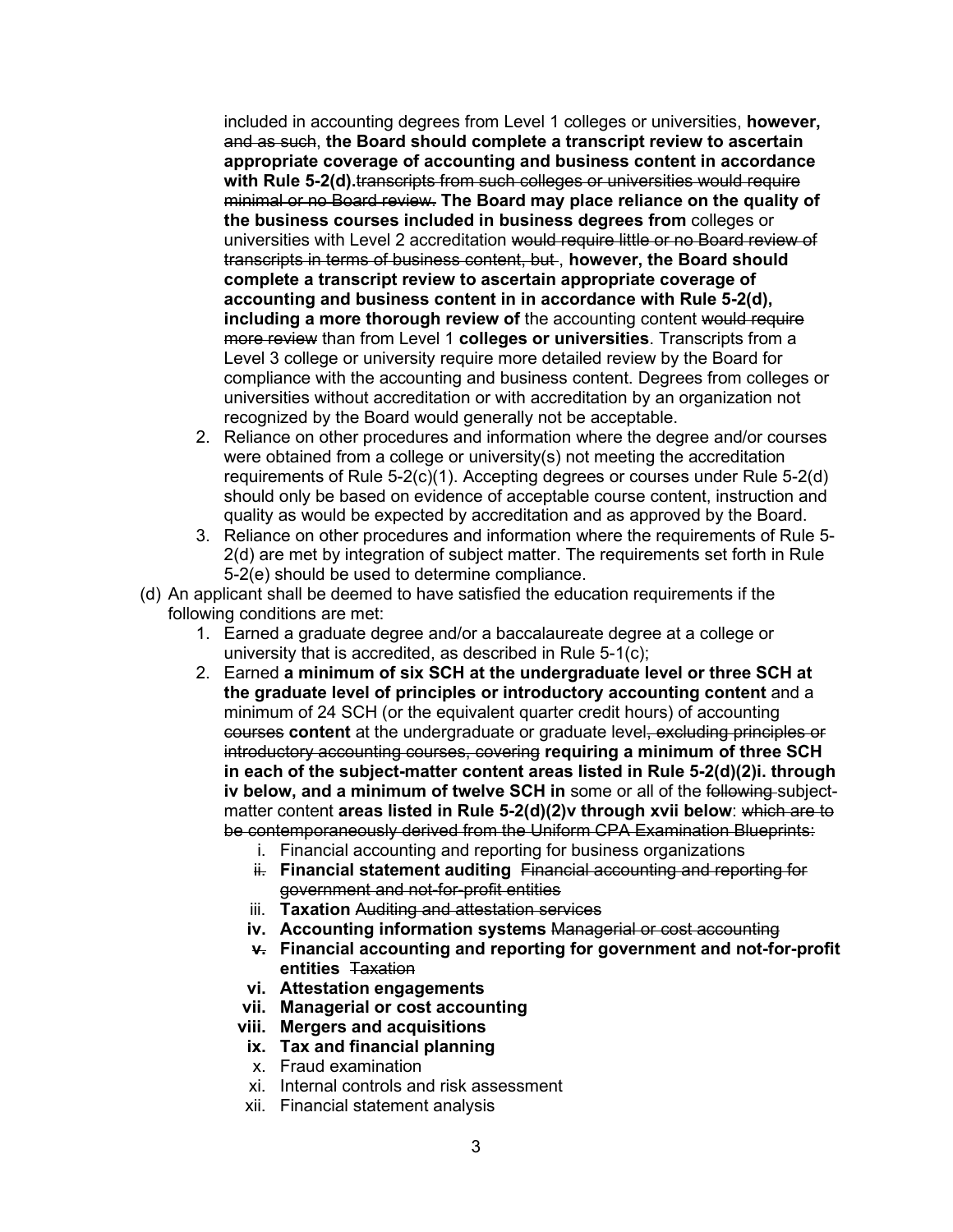- xiii. Accounting research and analysis
- xiv. Tax research and analysis
- **xv.** Accounting information systems **Data analytics, data interrogation techniques, and/or digital acumen in an accounting context, whether taken in the business school or in another college or university program, such as the engineering, computer science, or math programs**
- xvi. Ethics (accounting course) as described in Rule 5-2(d)(6).
- xvii. Other **accounting-related content** areas included in the **Uniform CPA Examination** Blueprints or as may be approved by the Board.
- 3. Earned a minimum of two SCH in research and analysis relevant to the course content described in 5-2(d)(2) through a **standalone** discrete undergraduate and/or graduate accounting course, or two SCH integrated throughout the undergraduate and/or graduate accounting curriculum. Colleges or universities must provide evidence of coverage under integration as specified in Rule 5-2(e). The SCH earned through a **standalone** discrete course in research and analysis in accounting may fulfill two of the SCH of the accounting subject matter requirements in Rule 5-2(d)(2).
- 4. Earned a minimum of 24 SCH (or the equivalent quarter credit hours) of business courses **content**, other than accounting, at the undergraduate and/or graduate level, covering some or all of the following subject-matter content:
	- i. Business law
	- ii. Economics
	- iii. Management
	- iv. Marketing
	- v. Finance
	- vi. Business communications
	- vii. Statistics
	- viii. Quantitative methods
	- ix. Information systems or technology
	- **x. Data analytics, data interrogation techniques, and/or digital acumen, whether taken in the business school or in another college or university program, such as the engineering, computer science, or math programs.**
	- xi. Ethics (business course), as described in Rule  $5-2$  (d) (6)
	- xii. Other **business-related content** areas **included in the Uniform CPA Examination Blueprints** or as may be approved by the Board.
- 5. Earned a minimum of two SCH in communications in an undergraduate and/or a graduate course listed or cross-listed as an accounting or business course or two SCH integrated throughout the undergraduate or graduate accounting or business curriculum. Colleges or universities must provide evidence of coverage under integration as specified in 5-2(e). The SCH earned through a **standalone** discrete course in communications may fulfill two SCH of the subject matter requirements of Rule 5-2(d)(4).
- 6. Earned a minimum of three SCH in an undergraduate and/or a graduate course listed or cross listed as an accounting or business course in ethics as defined in Rule 5-1(e). A **standalone** discrete three SCH course in ethics may count towards meeting the accounting or business course requirements of Rule 5-  $2(d)(2)$  or Rule 5-2(d)(4). As an alternative, colleges or universities may choose to integrate the course throughout the undergraduate and/or graduate accounting or business curriculum. Universities must provide evidence of coverage under